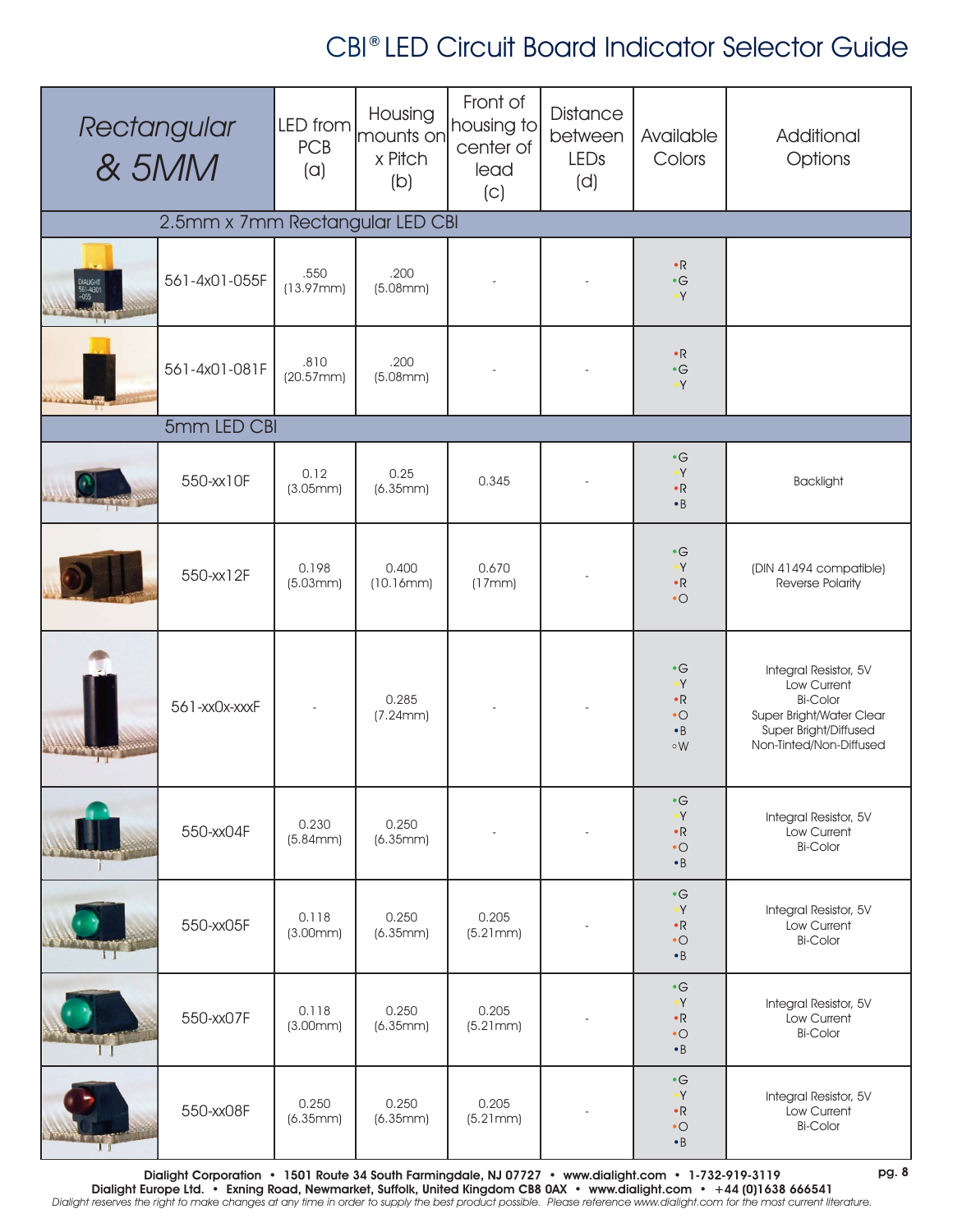## CBI® LED Circuit Board Indicator Selector Guide

| 5MM                           |                                                                                                                       | LED from<br><b>PCB</b><br>(a) | Housing<br>mounts on<br>x Pitch<br>(b) | Front of<br>housing to<br>center of<br>lead<br>(C) | <b>Distance</b><br>between<br>LEDs<br>(d) | Available<br>Colors                                | Additional<br>Options                                   |  |
|-------------------------------|-----------------------------------------------------------------------------------------------------------------------|-------------------------------|----------------------------------------|----------------------------------------------------|-------------------------------------------|----------------------------------------------------|---------------------------------------------------------|--|
| 5mm 3-Leaded Bi-Color LED CBI |                                                                                                                       |                               |                                        |                                                    |                                           |                                                    |                                                         |  |
|                               | 550-3x05F                                                                                                             | 0.141<br>(3.58mm)             | 0.300<br>(7.62mm)                      | 0.19<br>(4.83mm)                                   |                                           | $\cdot$ R/ $\cdot$ G<br>$\cdot$ Y/ $\cdot$ G       | <b>Bi-Color</b>                                         |  |
|                               | 550-3x09F                                                                                                             | 0.15<br>(3.81mm)              | 0.3<br>(7.62mm)                        | 0.285<br>(7.24mm)                                  |                                           | $\cdot$ R/ $\cdot$ G<br>$\cdot$ Y/ $\cdot$ G       | <b>Bi-Color</b>                                         |  |
|                               | 5mm 3-Leaded Bi-Color LED CBI, Offset Cathode                                                                         |                               |                                        |                                                    |                                           |                                                    |                                                         |  |
|                               | 550-3x07F                                                                                                             | 0.118<br>(3.00mm)             | 0.25<br>(6.35mm)                       | 0.205<br>(5.21mm)                                  |                                           | $\cdot$ R/ $\cdot$ G<br>$\cdot$ Y/ $\cdot$ G       | <b>Bi-Color</b>                                         |  |
|                               | 5mm Dual LED CBI                                                                                                      |                               |                                        |                                                    |                                           |                                                    |                                                         |  |
|                               | 550-xx07-002F                                                                                                         | 0.118<br>(3.00mm)             | 0.50<br>(12.7mm)                       | .205<br>(5.21mm)                                   | 0.25<br>(6.35mm)                          | $\cdot G$<br>$\cdot Y$<br>$\bullet$ R<br>$\cdot$ O | Integral Resistor, 5V<br>Low Current<br><b>Bi-Color</b> |  |
| 5mm Tri-Block LED CBI         |                                                                                                                       |                               |                                        |                                                    |                                           |                                                    |                                                         |  |
|                               | 550-xx05-003F<br>Dialight Corporation • 1501 Route 34 South Farmingdale, NJ 07727 • www.dialight.com • 1-732-919-3119 | 0.118<br>(3.00mm)             | .75<br>(19.05mm)                       | .205<br>(5.21mm)                                   | 0.25<br>(6.35mm)                          | $\cdot$ G<br>$\cdot Y$<br>$\bullet$ R<br>$\cdot$ O | pg. 9                                                   |  |

Dialight Corporation • 1501 Route 34 South Farmingdale, NJ 07727 • www.dialight.com • 1-732-919-3119 Dialight Europe Ltd. • Exning Road, Newmarket, Suffolk, United Kingdom CB8 0AX • www.dialight.com • +44 (0)1638 666541 Dialight reserves the right to make changes at any time in order to supply the best product possible. Please reference www.dialight.com for the most current literature.